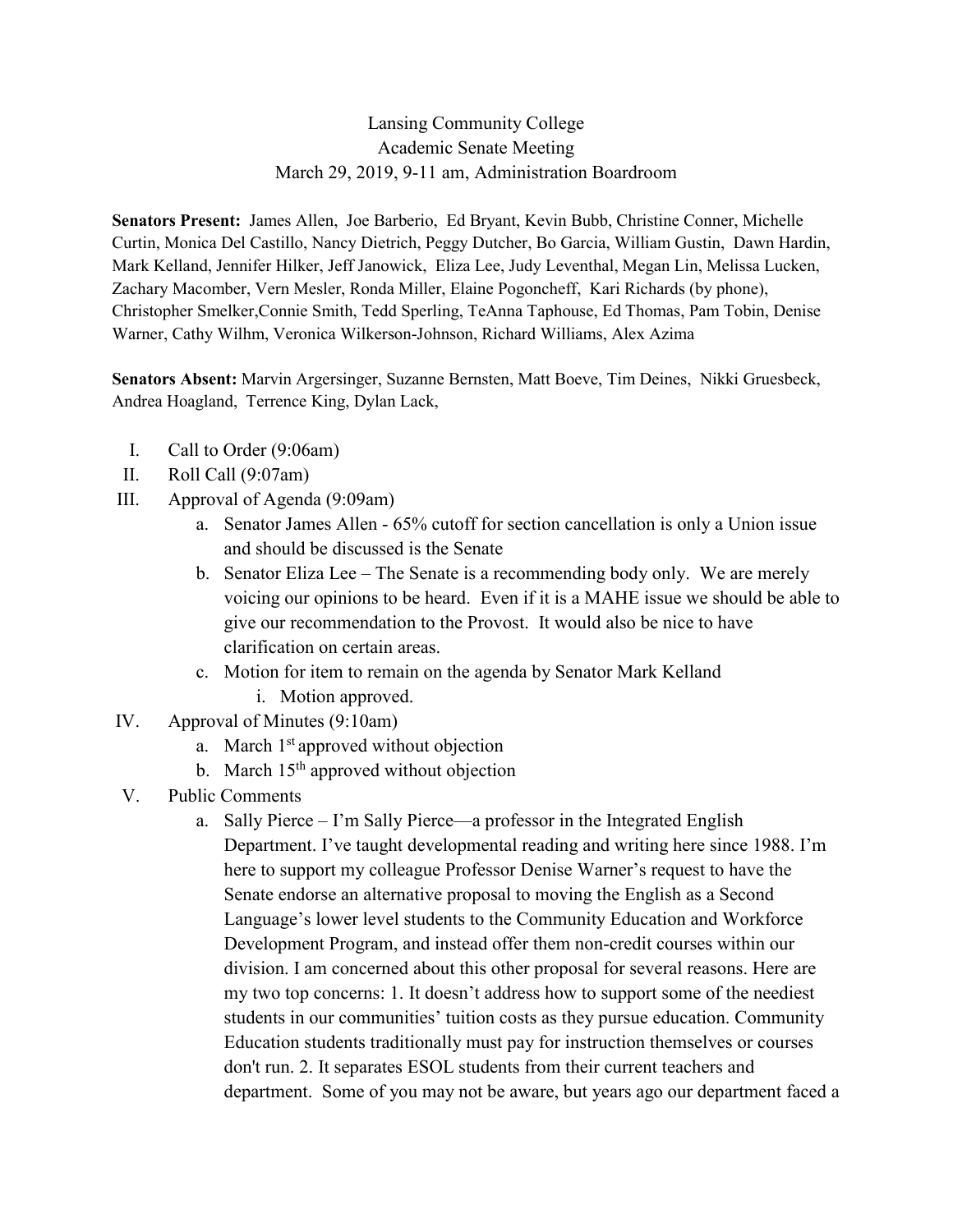similar problem when we realized we needed to change to serve our lowest level reading and writing students. We couldn't continue giving them credits, and some hadn't graduated from high school. Others couldn't demonstrate skills qualifying them to receive federal financial aid. We ended up developing the Foundations for Success program housed in the Arts and Sciences Division. This successful program has been supported by our LCC Board. Students pay \$25.00 to enroll for a semester, but the LCC Board supports these developmental students' efforts because there aren't other good community academic options available. Numerous students in FOUNDATIONS for SUCCESS have been awarded GED's and some have subsequently enrolled at LCC. For others, a GED has helped them obtain productive jobs with-in our taxing district. I have taught in this program multiple times. We have reading, writing and math instruction and customize instruction as much as we can for each student. Last week I found myself inquiring about the progress of a developmental student with learning disabilities who had started at LCC in the Foundations program, (studying only reading and writing). She took my ENGL 099 and ENGL 121courses concurrently the next semester, and is enrolled this Spring in ENGL 122. Her 122 teacher told me she is doing well, and expects her to pass. In **three** academic semesters this student passed two college writing courses. (An impossible academic feat without the Foundations and imbedded academic support option.) I am not here to present about FOUNDATIONS for SUCCESS. Denise will be summarizing it within her presentation, but I would be willing to share what I know about that program which might be relevant to this situation and these students. As aside, I would also tell you that while a few international students and traditional English as a Second Language students have taken Foundations, that isn't our first choice for them. Equal or Identical course work with native students isn't Equitable Education. This populations' needs deserve specialized instruction from specialized academic faculty. Please use your authority as Academic Senators to recommend a planned academic pathway and economic support for these students recommended by specialists. Thanks for your consideration and time.

- b. Chris Manning –Under the current proposal student will not have a StarCard, access to the library, free parking etc. They will not have the privileges of a student. In a time where our country is boasting anti-immigration we need to think carefully about the message we are sending to these young people. Please consider Denise Werner new proposal. See Appendix I.
- VI. President's Report
	- a. Next senate meeting will be out at West Campus, April  $12<sup>th</sup>$ .
	- b. We have a meeting May  $10^{th}$ . Large possibility it will be cancelled unless something important comes up.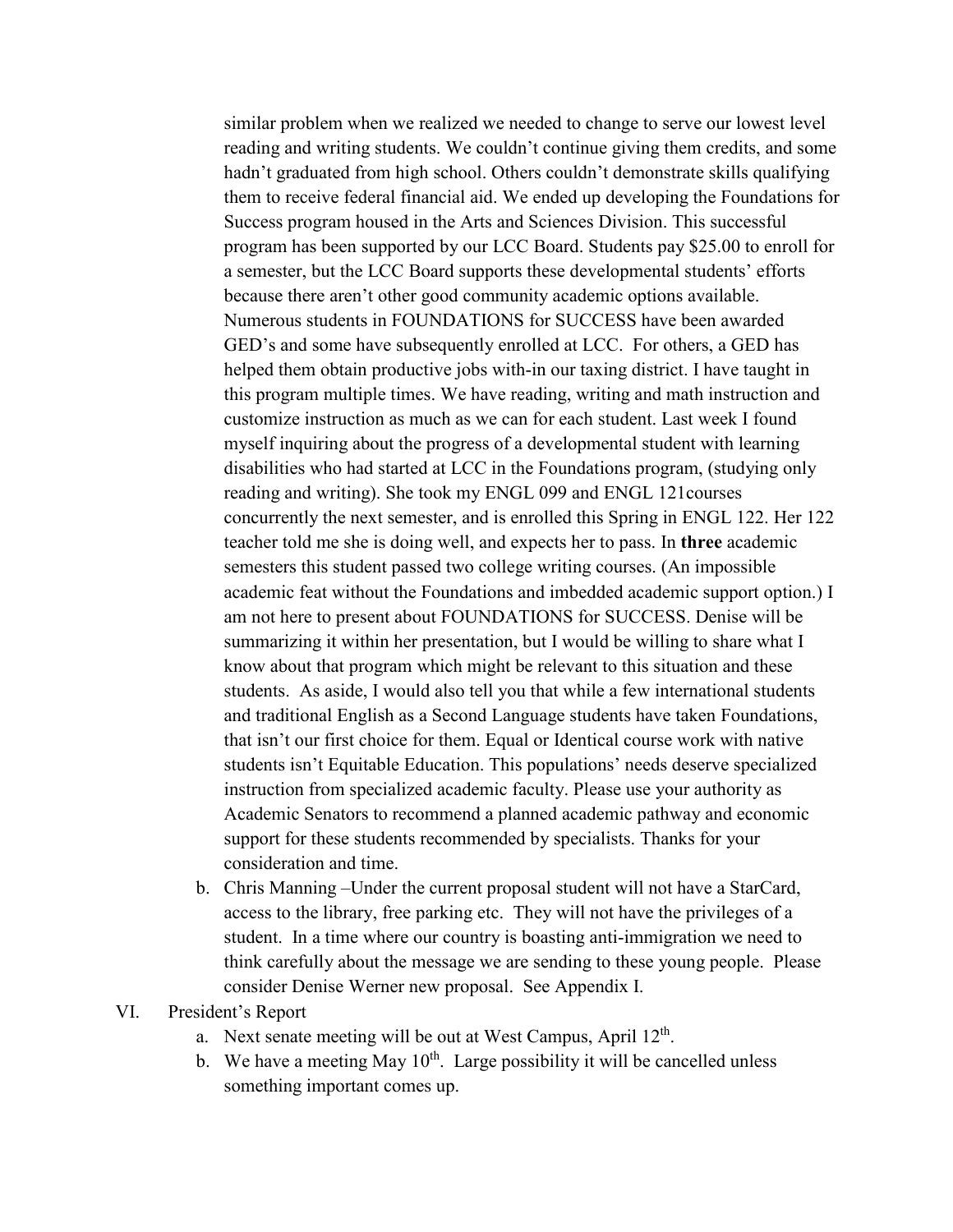- c. Entering gradebooks for last date of attendance may be over. It isn't officially confirmed but e-learning may have enough information without us entering in dates of each assignment. Look for an update.
- d. SOAR committee had its first official meeting. Anything that has been fallen to the wayside or needs to be brought up please bring to the committee. It is a big picture committee.
- e. When a student changes their name in the middle of the semester, there is no notification. The old name is dropped and a new name appears without notice. Perhaps TAC could discuss this?
- f. Is there a way for an enrollment verification to eliminate students' access immediately (not a few days later) so students don't get upset?
- VII. Provost's Report
	- a. Thank everyone for Nominations for Showcase awards. April  $2<sup>nd</sup>$  breakfast please RSVP.
	- b. Faculty appreciation day is Thursday April 4<sup>th</sup> from 11:00AM-6:00PM
	- c. Eugene Comer, an instructor in the Aviation Maintenance Technology program, has received the Charles Taylor Master Mechanic Award from the Federal Aviation Administration (FAA) in recognition of more than 50 years of aviation maintenance experience. The Charles Taylor Award is the most prestigious award presented by the FAA to an aviation maintenance technician.
	- d. Peeps Diorama is back. Request your box of Peeps from [experiencestarpower@lcc.edu](mailto:experiencestarpower@lcc.edu) by the end of the day Wednesday, April 10.
	- e. CTE is accepting proposals for PA days. Looking for 50 min presentations. Contact Megan Lin.
- VIII. Consent Agenda Curriculum Committee Course Recommendations
	- a. NEW COURSE PROPOSALS: MATH 097 Math 119 or Stat 170 Support
	- b. DISCONTINUATION TRACKING FORM: Solar Technician Certificate of Achievement; Geothermal Technician Certificate of Achievement; Energy Auditor Certificate of Achievement; Alternative Energy Certificate of Completion
	- c. Approved without objection.
	- IX. Election Update Secretary Eliza Lee
		- a. Elections are over. New Senators will begin April  $12<sup>th</sup>$ , 2019.
			- i. Business and Economics Carlotta Walker
			- ii. Business and Economics Gerry Hadad
			- iii. Communication Media and the Arts Paige Dunckel
			- iv. Counseling Monica Del Castillo
			- v. Health and Human Services Michelle Curtin
			- vi. Health and Human Services Joseph Long
			- vii. Health and Human Services Larissa Miller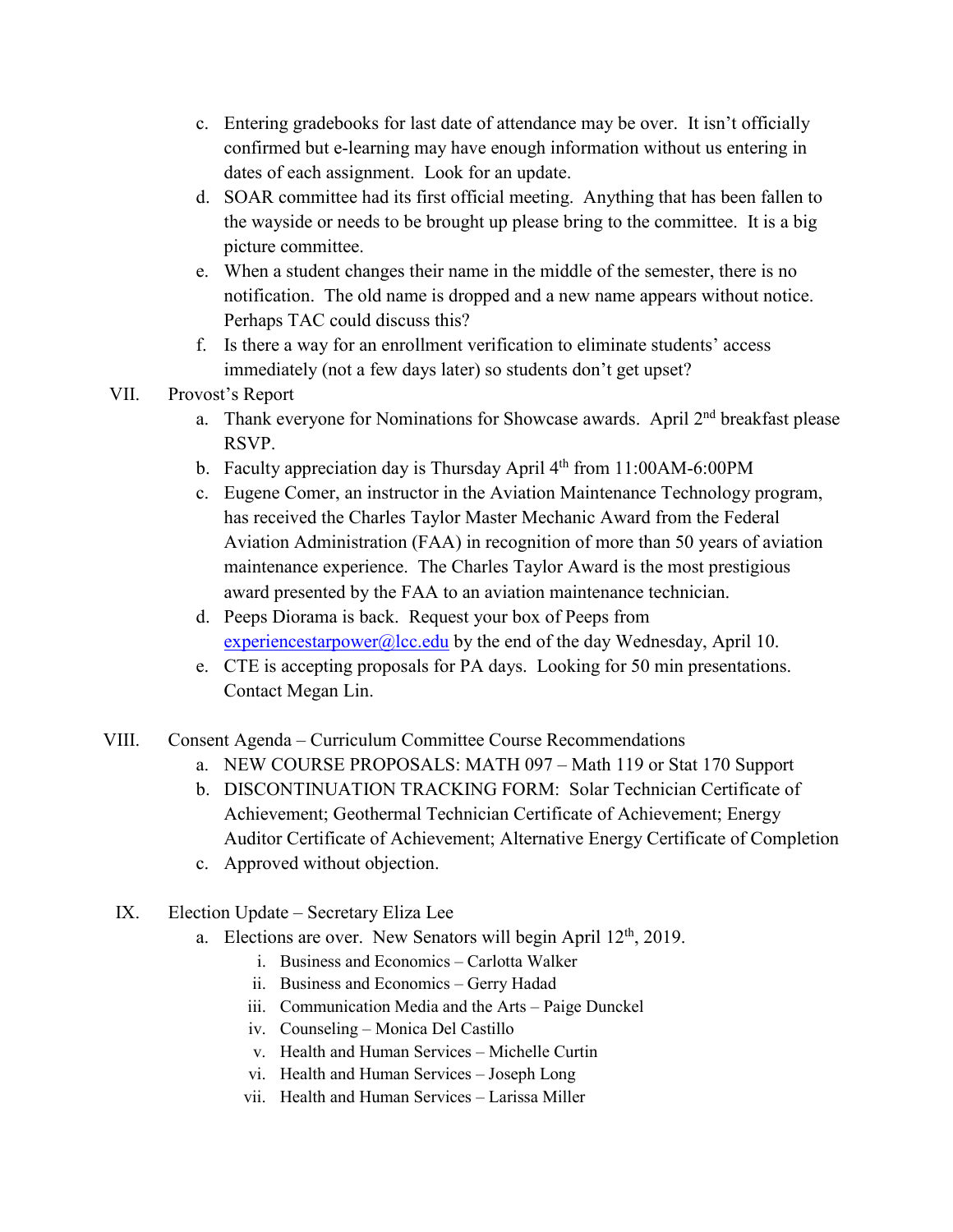- viii. Integrated English Tim Deines
- ix. Math and Computer Science Eliza Lee
- x. Public Service Careers Mark Stevens
- xi. Science Melinda Wilson
- xii. Social Sciences and Humanities Matt Van Cleave
- xiii. Social Sciences and Humanities Nancy Weatherwax
- xiv. Utilities and Energy Systems None
- xv. Member At-Large Ed Bryant
- xvi. Member At-Large Leslie Johnson
- xvii. Member At-Large Tamara McDiarmid
- b. A very special Thank You to our outgoing senators! We appreciate all the hard work they have put into the Senate.
	- i. Business and Economics Zachary Macomber
	- ii. Community Education and Workforce Development Pam Tobin
	- iii. Health and Human Services James Allen
	- iv. Health and Human Services Nikki Gruesbeck
	- v. Public Service Careers Ed Thomas
	- vi. Science William Gustin
	- vii. Social Sciences and Humanities Mark Kelland
	- viii. Social Sciences and Humanities Jeff Janowick
- X. Participation in Faculty Prioritization (Paul Jurczak)
	- a. We have a process that we have been doing for a few years. Started 3 years ago. Looked through data and made decisions about where the most needy programs are. Have done this each year as people leave. This is an institutional process and hopefully will not get lost. Thank you very much and we have a process.
	- b. Senator Ed Bryant Worked closely with the Center of Data Science. It's almost a scientific process.
	- c. Senator Peggy Dutcher What is the make up of the committee?
	- d. Paul Jurczak– It's a small group of people. Which programs are most needed of new full time faculty. 2 faculty, dean, associate deans.
- XI. Co-Curricular Definition for HLC Systems Portfolio Senator Michelle Curtin
	- a. We need to define co-curricular versus extra-curricular. The definition we have is based on round table discussions we had previously. "Co-curricular refers to activities and events that enhance and complement the educational experience at LCC, relate to the Institutional student learning outcomes, and connects students to the college and community."
	- b. Senator Peggy Dutcher Institutional student learning outcomes should be institutional learning outcomes. Move to change wording to "related to the essential learning outcomes" from "Institutional student learning outcomes".
		- i. Approved without objections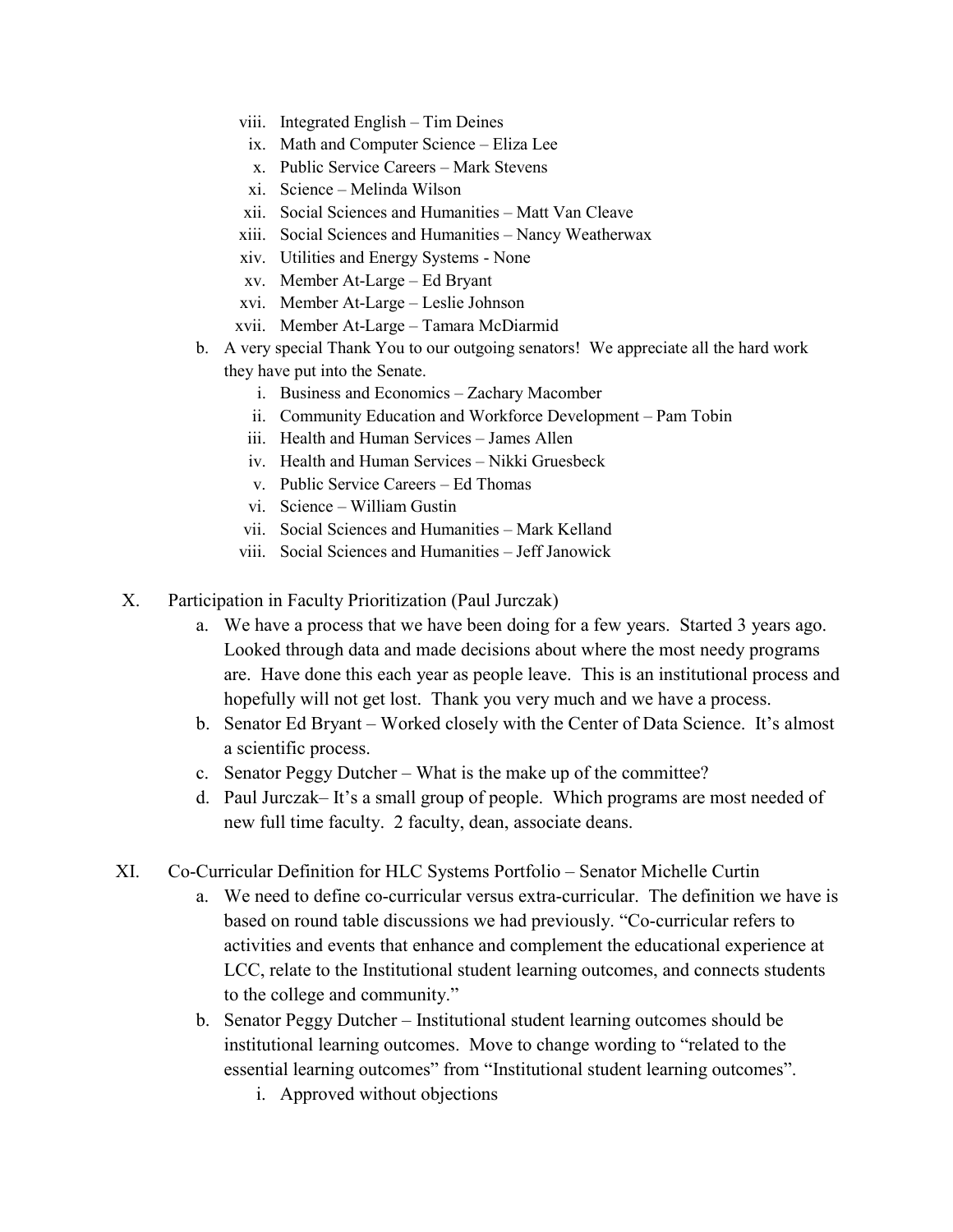- c. Senator Denise Warner Hard to define an adjective and have a verb problem. Motion that we change the word from "relate" to "relates".
	- i. Approved without objections
- d. Senator Ed Bryant Move to take out "Relates to the essential learning outcomes."
	- i. Not approved.
- e. Senator Peggy Dutcher– Motion to postpone and send to committee
	- i. Count vote, 16 for to 15 against.
	- ii. Motion fails
- f. Motion to approve as amended.
	- i. "Co-curricular refers to activities and events that enhance and complement the educational experience at LCC, relates to the Essential Learning Outcomes (ELOs), and connects students to the college and community."
	- ii. Approved without objection
- XII. ESOL Proposal Senator Denise Warner
	- a. Dear Fellow Senators and guests, I am speaking to you today as Lead Faculty in the ESOL program on behalf of the immigrant, refugee, and international students served in our program. At the December 2019 Senate meeting at West Campus, the provost announced her decision to move the majority of the ESOL program to non-credit status and to remove the program from the A&S Division and place it in the Community Education and Workforce Development division of the college. I think it should concern the senate that this decision was announced without prior discussion with the ESOL faculty, the Integrated English Department, or the Academic Senate. Thank you for allowing me to bring this issue up for discussion today. First of all, I understand the concerns and reasons for moving the lower levels of the program to non-credit. However, I believe that moving the ESOL program to a separate division of the college will break the continuity of the overall program, weaken the connection to academic programs, and put up some barriers that will negatively impact our students. I would like the Academic Senate to consider recommending to the Provost that the ESOL non-credit program be kept in the A&S Division. Before discussing the proposal that you received with today's Senate agenda, I would like to give you a little background information about our students and our program. First of all, our state recognizes the value of immigrants to our state and our communities. LCC has had a long history of supporting these new Americans; in fact, the ESOL program was first developed in the 1980's and has served as a starting point for numerous immigrants and refugees starting their lives over in a new country. There continues to be a need for a strong ESOL program at LCC to assist newcomers in learning language, culture, and skills needed to pursue career and academic goals.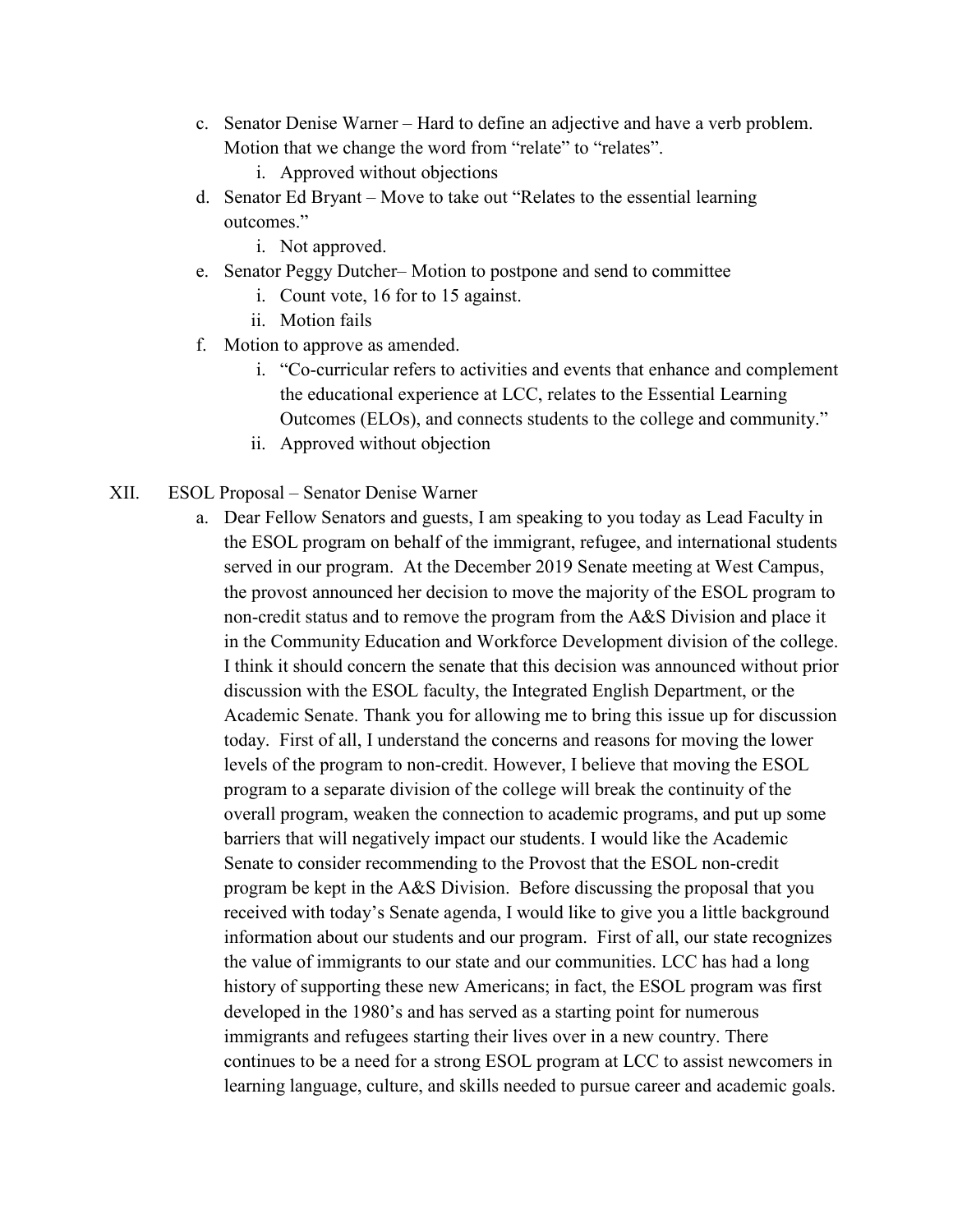I believe that students will be best served in a program housed in one department where the transition to advanced levels of ESOL and co-enrollment opportunities can help them succeed in their goals rather than spread across two very separate and distinct divisions of the college.

- b. See Appendix I for Proposal
- c. Senator Richard Williams Are these all legal immigrants or illegal immigrants?
- d. Executive Vice President Lisa Webb Sharp We do not ask.
- e. Senator Ed Bryant To enroll they would have to have some sort of identification which would be legal.
- f. Senator Monica Del Castillo As an immigrant this is emotional. Wouldn't be here without a lot of support from a lot of people. The wrap around services that would no longer be available to these students. We are spending all our people and money on resources helping our students with disabilities have access. This population of students deserves the same. Once we move these students and give them non-student status they are no longer given advising. As a counselor, have seen a lot of the students struggling with PTSD and help would not be available. Tutoring and the library would no longer be available. We need to look at equality versus equitability. It's not a program that makes a lot of money for the college.
- g. Executive Vice President Lisa Webb Sharp Called the registrar and we do not ask students to register their status.
- h. Senator Peggy Dutcher If it goes to CEWD they don't get resources, and if it stays at A&S they do?
- i. Senator Nancy Dietrich Assumptions are being made that CEWD is cut off from everything. Non-credit students are still students. Then CEWD would advocate to not take on a program that they could not support. It would be unconceivable to do otherwise.
- j. Senator Veronica Wilkerson-Johnson What was the wisdom in us considering moving it?
- k. Senator Mark Kelland ESOL proposed some new courses that came to the CC. Given the credits, the CC was concerned about the total debt that these students took on. Also concern if level 1, 2, and 3 were just looking to get enough English for the workforce which would not be eligible for financial aid. Top two levels have been approved. Now there are competing proposals from CEWD and Integrated English.
- l. Senator Nancy Dietrich– These are LCC students. We would make sure there is tutoring and other resources for the students.
- m. Senator Monica Del Castillo We are talking about non-English speakers. We have students who struggle to use the resources here. /There may be community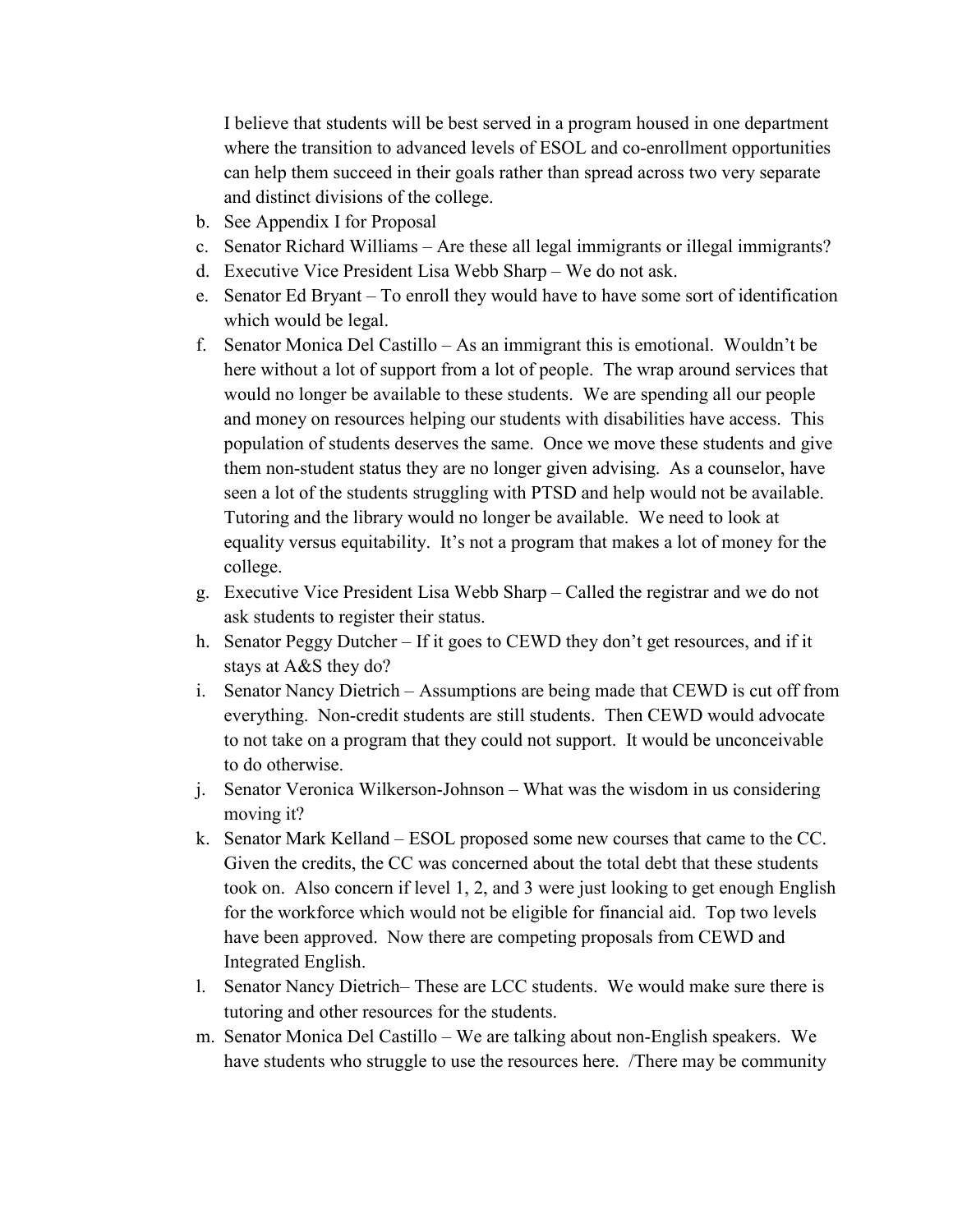resources but are they always available like on main campus. All services to banner students should be available to these students.

- n. Senator Megan Lin If these courses move out of arts and sciences who will teach them?
- o. Senator Bo Garcia Would turn to existing ESOL faculty. Greatly appreciates for the care everyone has for these students. This body clearly has the best interest in these students.
- p. Senator Denise Warner Have nothing against the good people of the CEWD division. This was presented to Bo and Nancy and we've tried to work together to make sure wherever the program lands we do the best for this population. Surprised students in that division didn't have Starcards and access to all the programs that main campus students have. We have talked about working out those details for those students. Primary concern is to not set up more hurdles and more barriers. They have had a lot of trauma and they don't know how college works and they don't know how to navigate different services. Believe that the best way to serve this population is to have a cohesive program through levels 4 and 5. NCEL already has a blueprint for a non-credit program.
- q. Senator Nancy Dietrich We have been working very hard together and it's not personal. Assumption is that they will be offered off campus but they would be offered on Main Campus. They need the bridge to the academics.
- r. Senator Peggy Dutcher– What is the rule? If they have a StarCard do they get counseling, advising, and tutoring, etc.
- s. Senator Teanna Taphouse We try not to turn anyone away.
- t. Senator Ed Bryant You still need a StarCard for textbooks and computers and parking, etc.
- u. Senator Monica Del Castillo For counseling they have to give their student number. They don't necessarily have to have a star card. Have a guideline of only 10 session.
- v. Senator Peggy Dutcher Noncredit students no matter where they are housed, do they get a student number.
- w. Senator Nancy Dietrich Nothing prevents a student from getting a student number. They can have D2L sites. Concerns is getting resources to students. Don't make a bunch of assumptions about what would and wouldn't happen.
- x. Chief Financial Officer Don Wilske These students should be registered in banner and will have an x number. From a student's side it shouldn't make any difference.
- y. Senator Michelle Curtin Is there a way to address the credits issue without making a huge change? Also, if ESOL teachers are concerned, I am concerned. They are the experts.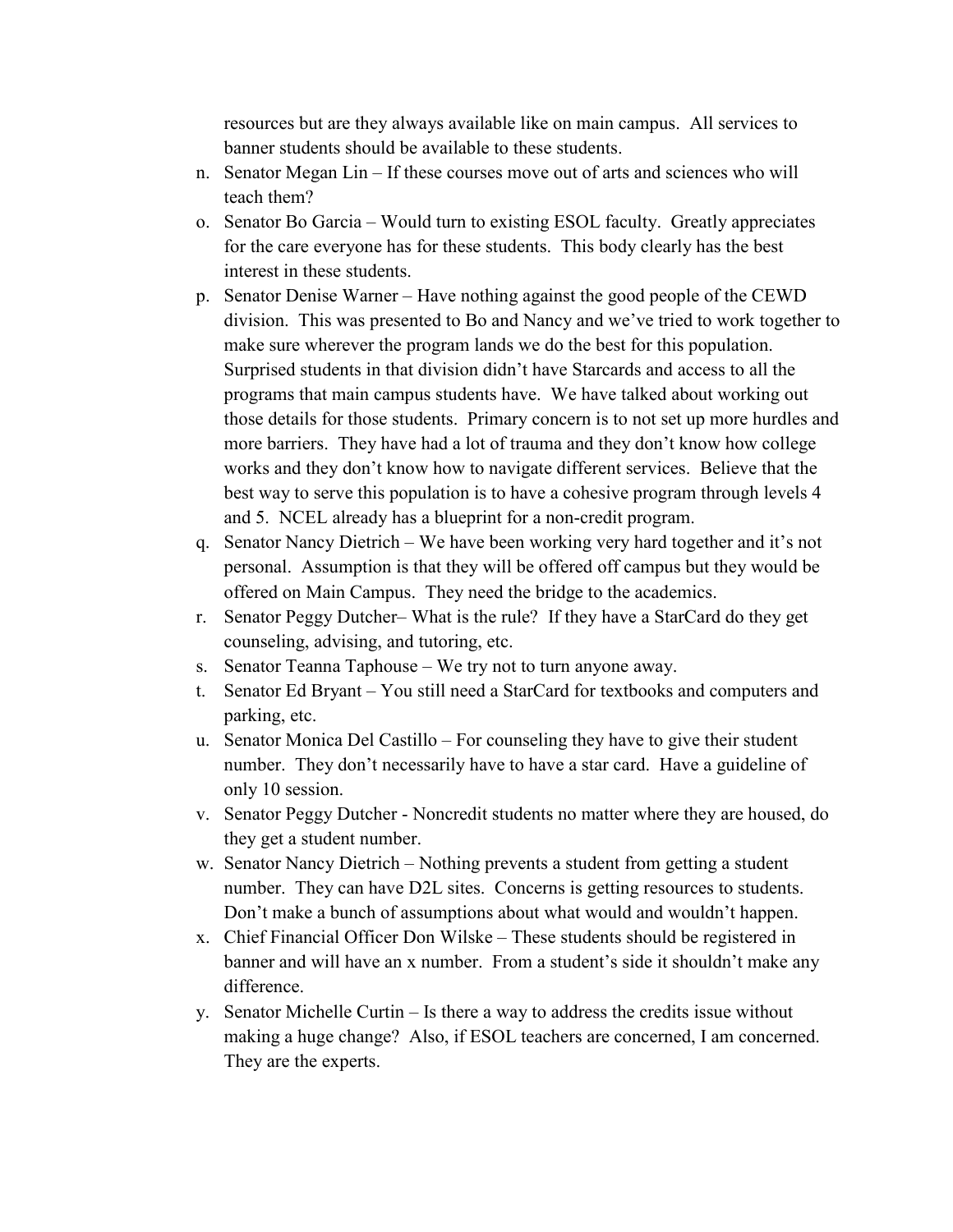- z. Senator Mark Kelland Credits raised the issue. But there was the additional issue of students in level 1, 2, 3 were only interested in getting English for a job, which is a violation of financial aid.
- aa. Senator Denise Warner We understand the move to non-credit. We also understand the financial aid concern. We do feel a program of language instruction should be house in an academic area.
	- i. Motion to support Senator Warner's Proposal
	- ii. Approved. Senate will recommend Senator Warner's proposal to the provost who will also have the CEWD proposal to consider.

#### XIII. 65% Cutoff for Section Cancellations – Open Discussion

- a. Provost Elaine Pogoncheff Not a policy. It is a criteria being used to plan courses in terms of scheduling. There is no hard and fast rule. It is not based on any kind of data and it isn't written down anywhere. 12 students and it will run used to be the old rule, didn't matter if you have 20 students or 50 students. 65% is a screening criteria. It does not mean that class is going to run or not, but rather that it needs further review. Asked Deans to look back 3 years at how many sections of a course ran at less than 65%. Looking at section management. Mostly looking at multi-section courses. If sections are not meeting 65%, what are the other criteria we use to run that section. Is it required for graduation, does it only run once a year, etc. Trying to get the most efficient use of our resources. Enrollment is dwindling. Billing hours are down 9% and our headcount is down 8% from last year. We will take into account our working students and variety of population. WE aren't going to cancel night classes that are only options for some students. Need to meet our core customer's needs.
- b. Senator Peggy Dutcher– When faculty were notified it was 65% period. This is very helpful that the 65% is the first flag and there is another process after that.
- c. Senator Tedd Sperling– We don't have the same problem on West Campus. Concerned about the introductory courses that follow. Lose students when combine because of times and number of seats. Sometimes combining can have collateral damage.
- d. Senator James Allen– Thank you for explaining. There are programs on specific career pathways. Was there thought about that and delaying classes and causing delay of graduation.
- e. Provost Elaine Pogoncheff Yes we look at that and the sequence. Talked with Margie Clark about that. You don't have to worry about HHS because Margie is on top of that. Same in Tech Careers. Each divisions has its own criteria. Decisions are made based on program and number of students who have to complete, what is the course sequencing, etc.
- f. Senator James Allen– Last meeting in the Senate.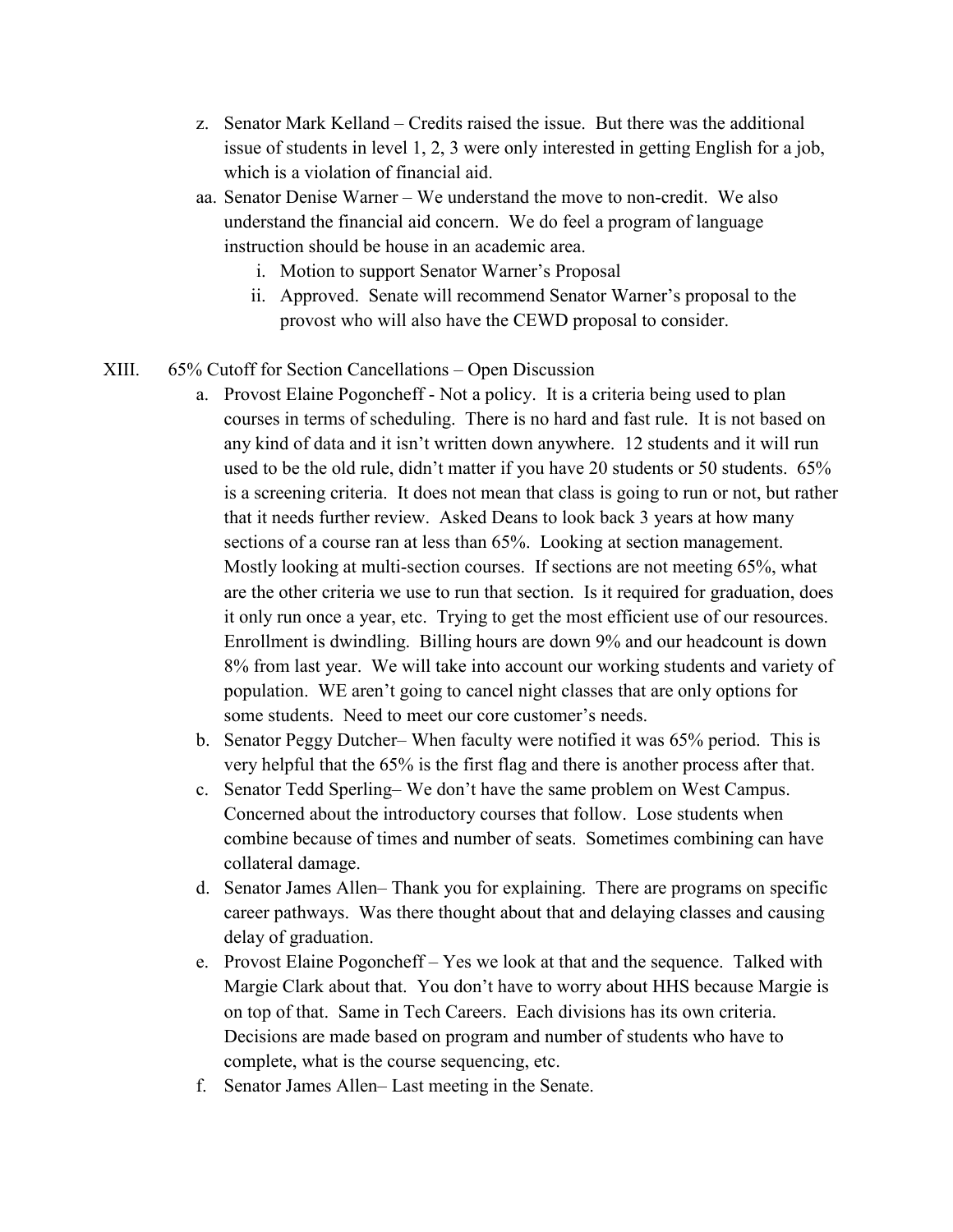- g. Provost Elaine Pogoncheff Also last meeting before retire. Will be a party.
- h. Senator Jeff Janowick Appreciate the clarification. The explanation that the 65% is going to be used for planning. *Students are not toothpaste and we can't just squeeze them into courses.* We need to track and see what happens to them. See where they go to. If we stop selling what students want, they will find other places. Let's track students that were in classes that got cancelled.
- i. Senator Ed Thomas At West Campus we may have a class that goes in the day and night, and we really consider cancelling the night class. We need to start a dialogue though because some students need that night classes. We need to meet the student where they are.
- j. Senator Peggy Dutcher The bottom line for this criteria is that our enrollment is going down. It is not just the section management but what else is LCC doing? Especially for recruitment. Most program reviews had problems with outreach. See marketing for other "products" but maybe we need an update on what we are doing for outreach at LCC.
- k. Dean Rhonda Miller Student affairs has a new recruitment plan that is very intentional. Working with tuents from the point they apply to when they enrollment. Work with career goals, campus visits, etc. Taking on 4 year college model. Need to partner with subject matter experts.
- l. Executive Vice President Lisa Webb Sharp Students are not toothpaste. Equal pay day April  $2<sup>nd</sup>$  (7:30am breakfast). It is a representation of how long it takes women to earn what mean earned in the previous year. LCC rate of equal pay is 98%. On our application we are no longer asking what you currently earned. Trying to equalize. Please wear Red to support this movement.
- XIV. Motion to Adjourn
	- a. Senator Zach Macomber
	- b. Senator James Allen
	- c. Adjourn (10:58PM)

*Purpose: The purpose of the Academic Senate will be to provide faculty input and advice to the administration concerning issues of College-wide educational philosophy, Collegewide academic policy, and priorities in the College-wide deployment of capital or financial resources, except as covered by the scope of collective bargaining. The Senate will be proactive and collaborative in its approach, seeking consensus whenever possible, and will foster and support effective and transparent communication with the college community. Student learning is the ultimate goal of this body.*

Respectfully submitted by Eliza Lee, Academic Senate Secretary.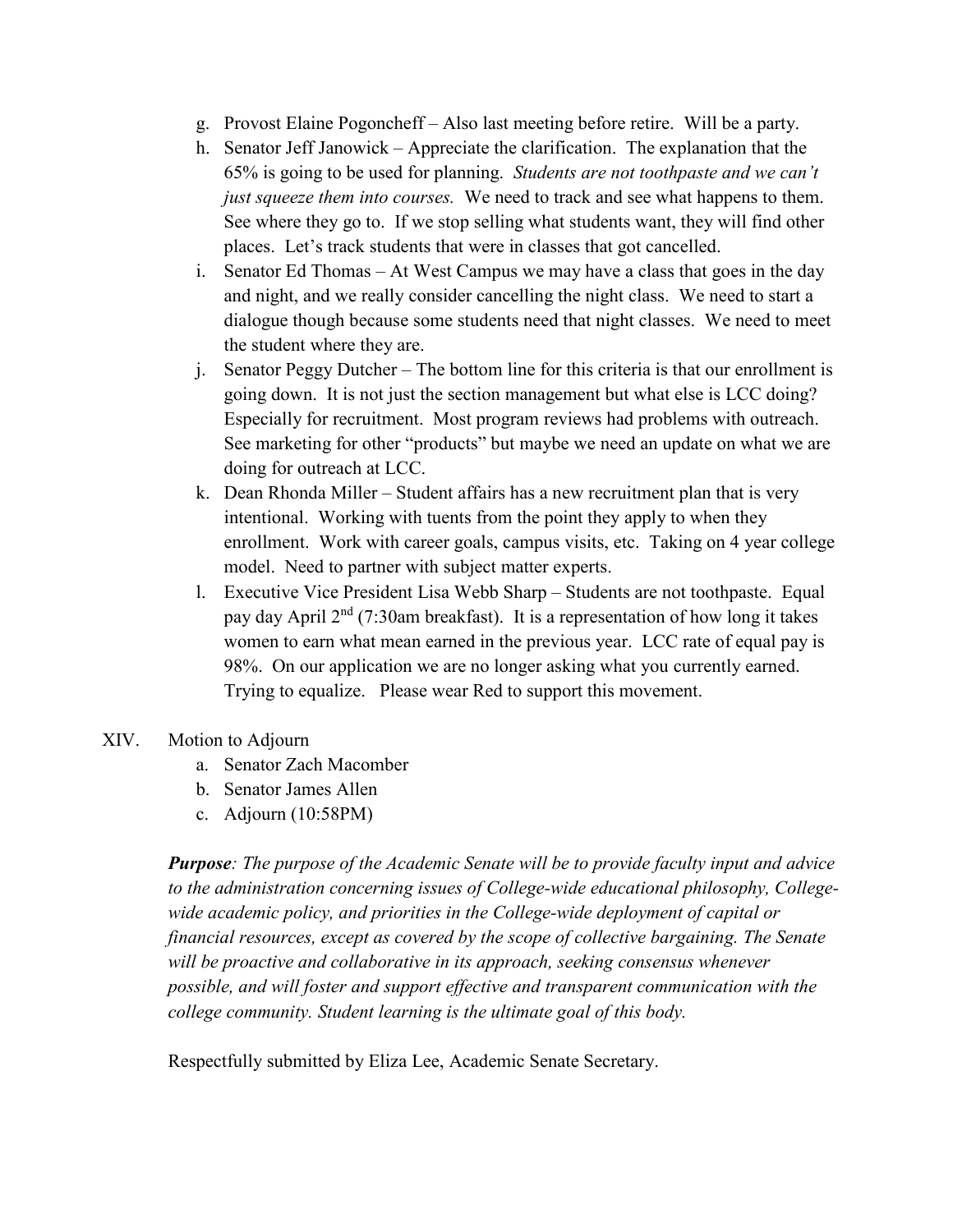## **Appendix I**

### **Proposal to keep non-credit English language instruction in Integrated English**

English language instruction belongs in the Integrated English area in the Arts & Sciences Division where other English courses, developmental courses, Foundations for Success, and foreign language instruction are housed. English language instruction has parallels with both developmental and foreign language, but is it unique in that it equips non-native speakers of English (refugees, immigrants, and international students) with cultural competence, language skills, and preparation for career programs and academic study.

### **Non-credit Program Model in A&S**

- Use the course code NCEL for Non-credit English Language, which is already used for the ESOL Skills Labs (NCEL 101).
- Eliminate the following credit courses: ESOL 050, 055 (level 1), 070, 075 (level 2), and 090, 095 (level 3) and replace them with NCEL. Levels 1 and 2 could be cross listed as NCEL 050/070 Read/Speak/Listen (0 credits/96 hours of instruction), and NCEL 055/075 Grammar/Writing (0 credits/96 hours) to accommodate lower numbers of students at these levels to run the classes as close to 20 students as possible. Instructors will differentiate instruction for varying levels of students within each section.
- Offer ESOL Level 3 as NCEL 090 Read/Speak/Listen (0 credits/96 hours) and NCEL 095 Grammar/Writing (0 credits/96 hours).
- Use existing curriculum and OER materials.
- Courses could be offered in 8 week sessions.

|    | M/W                 | Tu/TH               |
|----|---------------------|---------------------|
| AM | <b>NCEL 050/070</b> | <b>NCEL 055/075</b> |
|    | <b>NCEL 090</b>     | <b>NCEL 095</b>     |
| PM | <b>NCEL 050/070</b> | <b>NCEL 055/075</b> |
|    | <b>NCEL 090</b>     | <b>NCEL 095</b>     |

#### Proposed Program Schedule

### **Comparison of NCEL to Foundations for Success**

# **Would the College be willing to match funding for an ESOL program on a comparable level to the funding for the Foundations for Success program?**

Foundations for Success fills the need in the community for adult basic education and GED education bridging into academic and technical postsecondary training. The proposed ESOL program would fill a similar gap in the community for intermediate level English language instruction bridging into academic and technical postsecondary training. Community ESOL partners (ESOL Alliance) offer basic English instruction and have stated they cannot fill the gap that eliminating a pre-academic language program would create. By keeping non-credit ESL in A&S, we maintain a strong connection with community programs as well as college programs.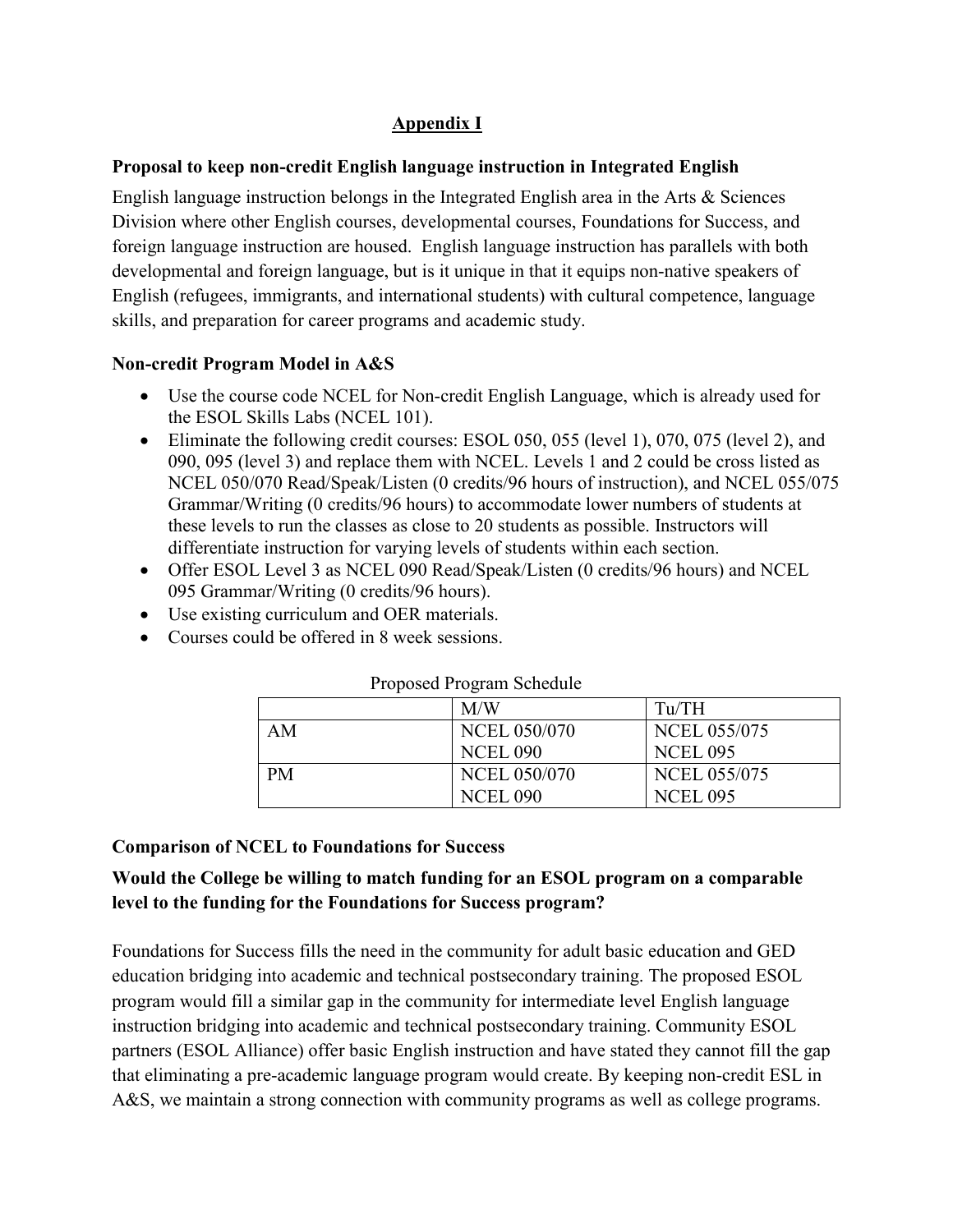Projected Costs for **NCEL Program (Non-credit English Language)** in Integrated English Area:

- **\$102,912 per year**: 8 sections per semester at 96 hours = 768 hours X 2 semesters (Fall and Spring) X \$50 (average adjunct rate) x 1.34 % (benefits)
- **Could serve up to 320 students** per year (20 students per section)
- Students could pay a fee of \$50-\$75, for example, to offset program costs and to support purchase of adaptive language learning software to facilitate learning outcomes.

Costs for **Foundations for Success (GED/College Prep)** Program in Integrated English Area

- \$150,000 annual budget
- Serves around 300 students per year
- Students pay a fee of \$25.00.

### **9 Advantages of Keeping Non-credit ESOL in A&S over CEWD Division**

- 1. The curriculum already exists, so there would be **no costs for curriculum development**. o CEWD models all require time and money for curriculum development.
- 2. OER materials have already been created. There would be **no costs for development of materials**.
	- o Materials for the CEWD program would have to be developed.
- 3. The NCEL program is **ready to go immediately**.
	- o CEWD models may not be ready for fall 2019; they require time for curriculum development and creation of materials before they will be ready to go.
- 4. Housing the non-credit English program in A&S will **maintain continuity** of language skills being developed **and ease transition** into ESOL Levels 4 and 5 with co-enrollment in transfer-level courses and NCEL 101 ESOL Skills Lab.
	- $\circ$  CEWD models are disconnected from ESOL levels 4 and 5 in A&S.
- 5. Students receive **192 hours of instruction per level**, which facilitates faster language acquisition. Research indicates that it takes about 200 hours of guided instruction to increase one proficiency level on the CEFR scale (Common European Frame of Reference [https://support.cambridgeenglish.org/hc/en-gb/articles/202838506-Guided](https://support.cambridgeenglish.org/hc/en-gb/articles/202838506-Guided-learning-hours)[learning-hours](https://support.cambridgeenglish.org/hc/en-gb/articles/202838506-Guided-learning-hours) ), which is comparable to the NRS (National Reporting System) scale more commonly used in the U.S. Each scale has six proficiency levels from novice level to advanced proficiency [\(https://www.nrsweb.org/sites/default/files/NRS-TA-January-](https://www.nrsweb.org/sites/default/files/NRS-TA-January-2018-508.pdf)[2018-508.pdf\)](https://www.nrsweb.org/sites/default/files/NRS-TA-January-2018-508.pdf).
	- o The proposed CEWD models all have fewer hours of instruction, so progress may take longer. For example, in a 5 week model, students may have to re-enroll multiple times to increase proficiency level.